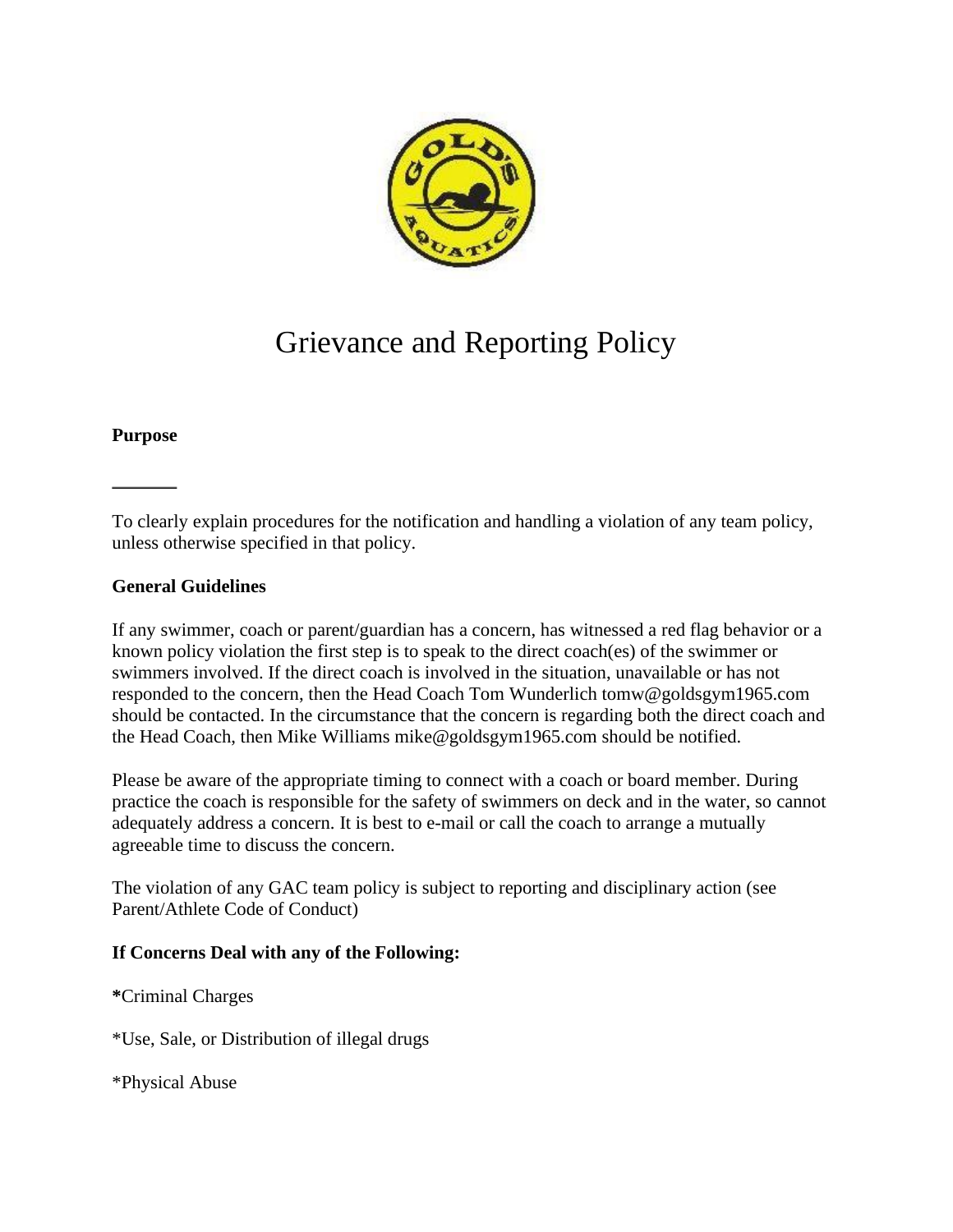\*Inappropriate Touching

\*Lap Sitting

\*Coaches sharing hotel rooms with Athletes

\*Rubdown or Massage performed by Coaches

\*Pictures or video taken in locker rooms or changing areas

Please do not hesitate to contact the National US Center for Safe Sports through [ehahn@usaswimming.org](mailto:ehahn@usaswimming.org)

## **Concern of Physical or Sexual Misconduct or Abuse**

USA Swimming Rule Book (2016) Article 305 outlines examples of misconduct, club requirements for staff training and the requirement for all coaches and officials to undergo background checks. In addition, the USA Swimming Safe Sport handbook has detailed information regarding concerning behaviors and red flags. http://www.usaswimming.org

Any concern about physical or sexual misconduct or abuse should be brought to the attention of the Head Coach, Board President IMMEDIATELY. We encourage all parents, swimmers and coaches to be aware of what types of behaviors are red flags for progressing to abuse and report what they have witnessed even if they are not entirely sure it is an abusive behavior. The Safe Sport parent training module will be reviewed annually with the membership to allow parents and swimmers to better identify inappropriate behavior.

If there is any credible concern about physical or sexual abuse, law enforcement authorities, Child Protective Services and the USA Swimming athlete protection program office will be notified. If there is a question about whether a behavior or conduct violation is reportable, the USA Swimming athlete protection program office will be contacted for guidance. [https://www.usaswimming.org](https://www.usaswimming.org/)

## **Guidelines for Coaches/Board Members**

- 1. Respond immediately to any reported red flag or report of abuse by notifying the Head Coach and Board President or any board member. Confirm that there is no imminent danger. Notify USA Swimming Safe Sport office. (720) 524-5640 use the online reporting form <https://safesport.i-sight.com/portal>[www.uscenterforsport.org](https://uscenterforsafesport.org/)
- 2. Get as much detailed information as you can from the person making the report and from any others who may have relevant information. If it involves a coach, review personnel records to determine if this is a first-time report or a recurrence.